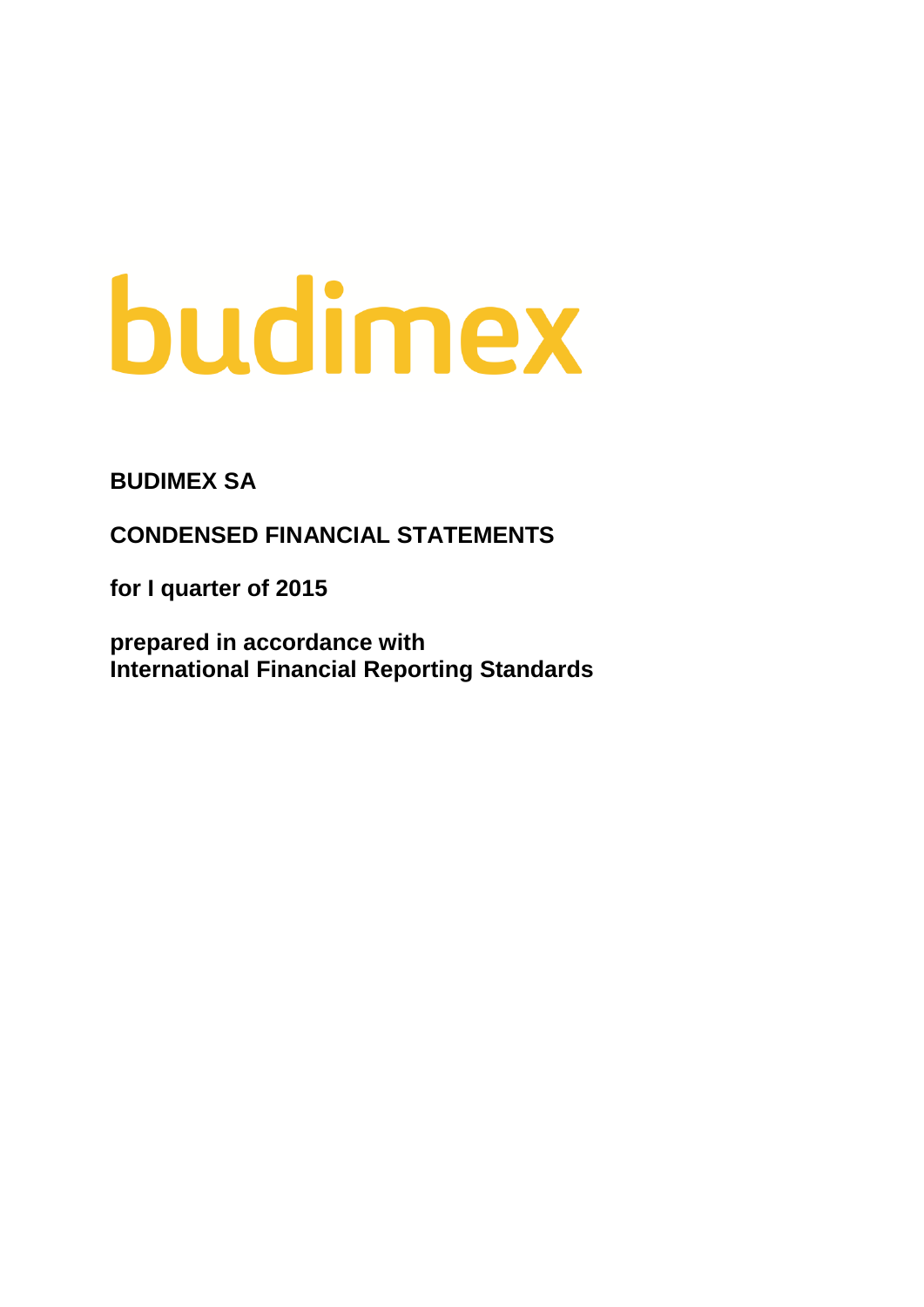# **Table of contents**

| 1.   |                                                                                               |
|------|-----------------------------------------------------------------------------------------------|
| 1.1. | Accounting policies and basis of preparing the financial statements of the Company  9         |
| 1.2. | Changes in accounting principles and the method of preparation of financial statements  10    |
| 1.3. |                                                                                               |
| 1.4. |                                                                                               |
| 1.5. |                                                                                               |
| 2.   |                                                                                               |
| 3.   | Descriptions of factors and events which had a material effect on the financial result of the |
|      |                                                                                               |
| 3.1. |                                                                                               |
| 3.2. |                                                                                               |
| 3.3. | Material changes of the legal proceedings pending in I quarter of 2015  13                    |
| 3.4. |                                                                                               |
| 4.   |                                                                                               |
| 5.   |                                                                                               |
| 5.1. |                                                                                               |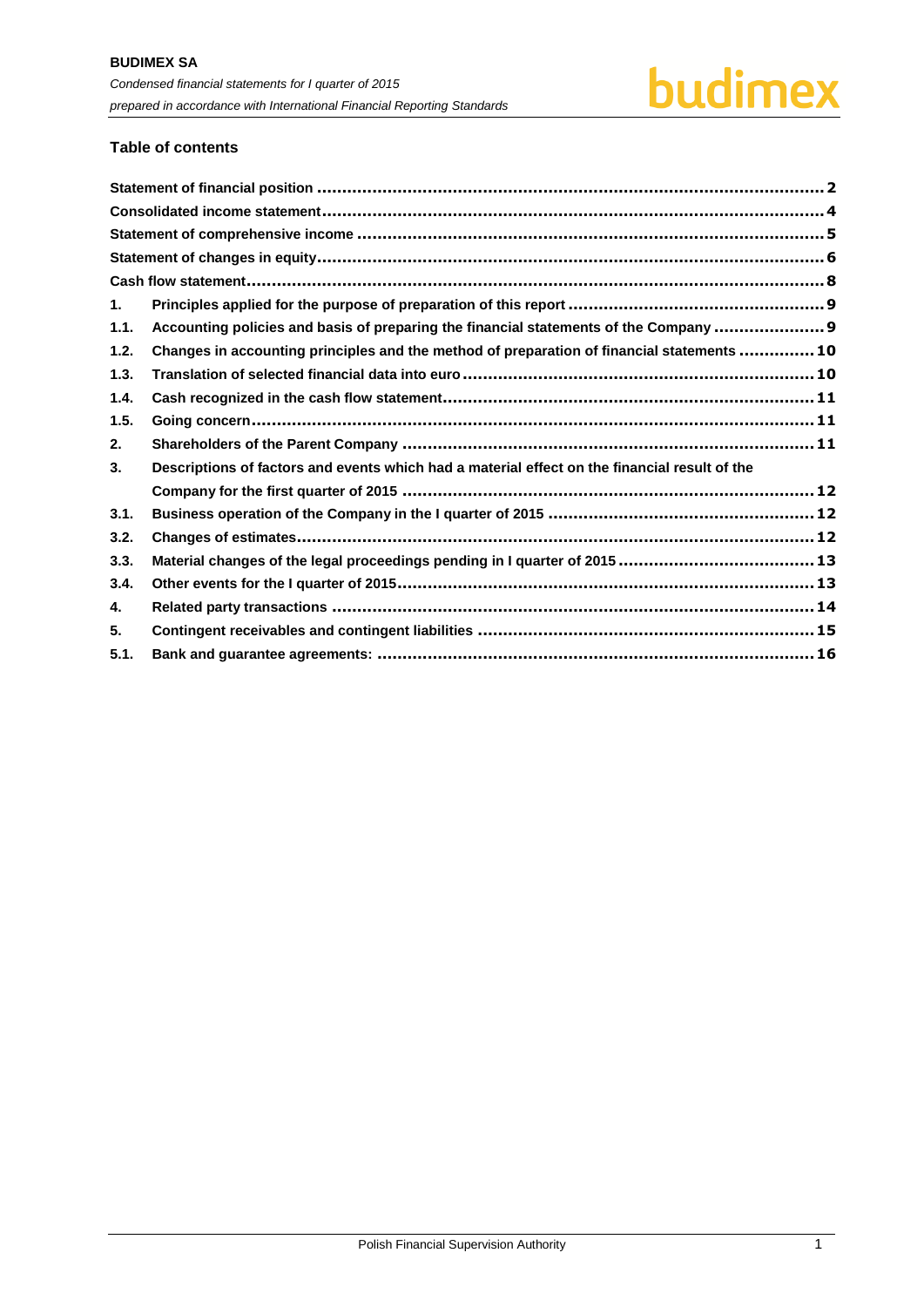

# <span id="page-2-0"></span>**Statement of financial position**

| <b>ASSETS</b>                                                                         | 31 March 2015   | 31 December 2014 |
|---------------------------------------------------------------------------------------|-----------------|------------------|
|                                                                                       | (PLN thousands) | (PLN thousands)  |
| Non-currents assets (long-term)                                                       |                 |                  |
| Property, plant and equipment                                                         | 54 904          | 58 0 28          |
| Investment properties                                                                 | 3 9 3 1         | 3963             |
| Intangible assets                                                                     | 3832            | 3946             |
| Investments in subsidiaries                                                           | 712 940         | 712 940          |
| Investments in associates                                                             | 19775           | 19775            |
| Investments in other entities                                                         | 6417            | 6417             |
| Other financial assets                                                                | 22 646          | 5908             |
| Trade and other receivables                                                           | 7 5 6 6         | 6513             |
| Retentions for construction contracts                                                 | 31 497          | 35 616           |
| Deferred tax asset                                                                    | 339 085         | 346 027          |
| Total non-current assets (long-term)                                                  | 1 202 593       | 1 199 133        |
| <b>Current assets</b>                                                                 |                 |                  |
| Inventories                                                                           | 93 068          | 55 545           |
| Trade and other receivables                                                           | 436 754         | 433 519          |
| Retentions for construction contracts                                                 | 15 914          | 20 044           |
| Amounts due and receivable from customers (investors) under construction<br>contracts | 197 119         | 165 648          |
| Current tax receivable                                                                | 5498            |                  |
| Other financial assets                                                                | 36 313          | 34 488           |
| Cash and cash equivalents                                                             | 1 433 760       | 1 403 970        |
|                                                                                       | 2 2 18 4 26     | 2 113 214        |
| Assets held for sale (disposal groups)                                                |                 | 2 1 8 1          |
| Total current assets (short-term)                                                     | 2 2 18 4 26     | 2 115 395        |
| <b>TOTAL ASSETS</b>                                                                   | 3 4 21 0 19     | 3 3 1 4 5 2 8    |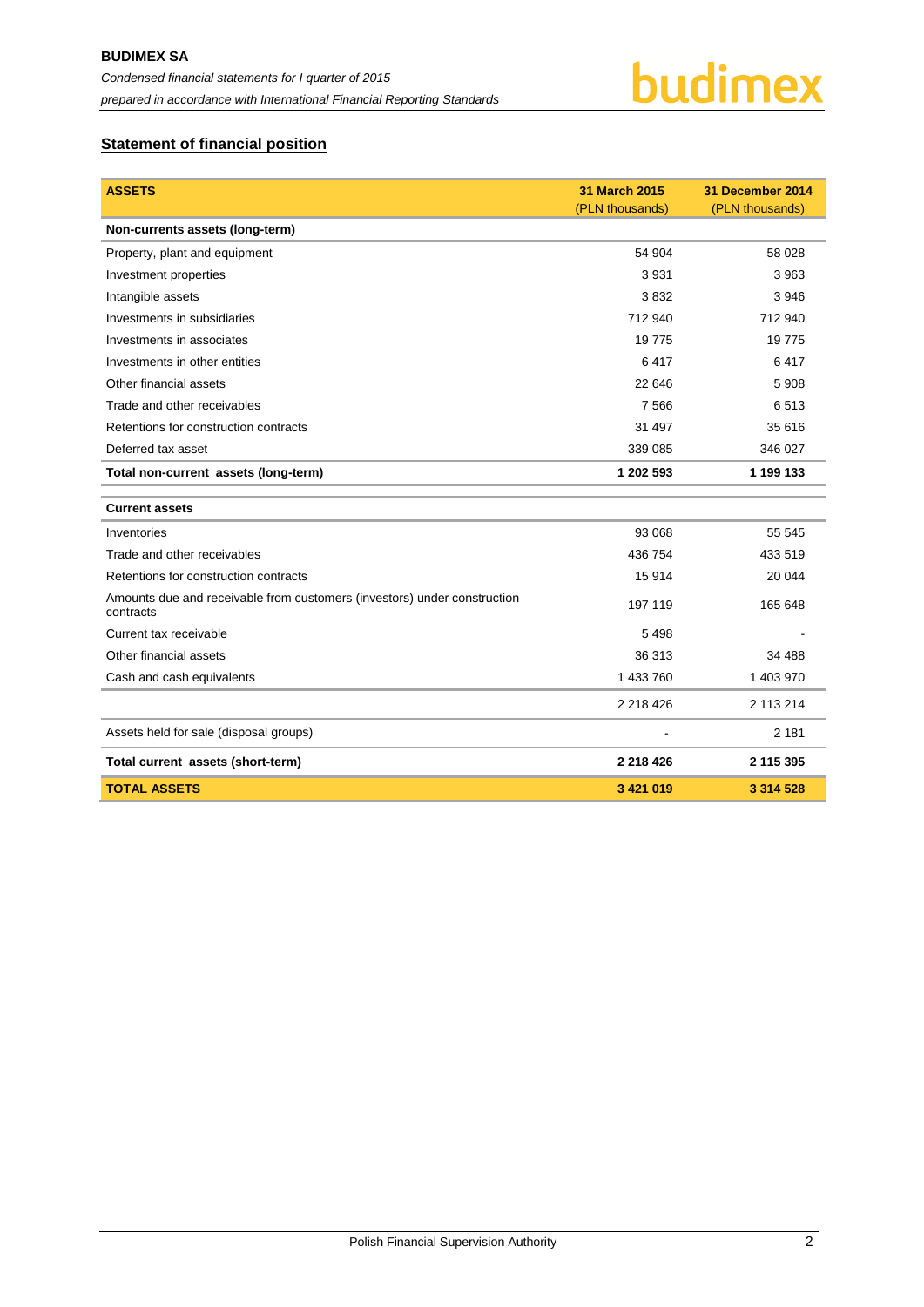

# **Statement of financial position (cont.)**

| <b>EQUITY AND LIABILITIES</b>                                                 | 31 March 2015   | 31 December 2014 |
|-------------------------------------------------------------------------------|-----------------|------------------|
|                                                                               | (PLN thousands) | (PLN thousands)  |
| <b>Equity</b>                                                                 |                 |                  |
| Shareholders' equity                                                          |                 |                  |
| Share capital                                                                 | 145 848         | 145 848          |
| Share premium                                                                 | 80 199          | 80 199           |
| Other reserves                                                                | 59 764          | 59 520           |
| Foreign exchange differences on translation of foreign operations             | 5 4 5 0         | 5 5 0 7          |
| Retained earnings                                                             | 200 189         | 150 926          |
| Total shareholders' equity                                                    | 491 450         | 442 000          |
| <b>Liabilities</b>                                                            |                 |                  |
| Long-term liabilities                                                         |                 |                  |
| Loans, borrowings and other external sources of finance                       | 9828            | 12 313           |
| Retentions for construction contracts                                         | 161 383         | 165 288          |
| Provision for long-term liabilities and other charges                         | 154 914         | 154 125          |
| Long-term retirement benefits and similar obligations                         | 4 4 0 7         | 4 4 0 7          |
| Other financial liabilities                                                   |                 | 1 4 3 3          |
| <b>Total long-term liabilities</b>                                            | 330 532         | 337 566          |
| <b>Short-term liabilities</b>                                                 |                 |                  |
| Loans, borrowings and other external sources of finance                       | 19758           | 20 401           |
| Trade and other payables                                                      | 1 072 950       | 1 030 106        |
| Retentions for construction contracts                                         | 170 728         | 191 520          |
| Amounts due and payable to customers (investors) under construction contracts | 842 841         | 910 183          |
| Deferred income                                                               | 380 204         | 247 986          |
| Provision for short-term liabilities and other charges                        | 111 117         | 106 656          |
| Current tax payable                                                           |                 | 25 556           |
| Short-term retirement benefits and similar obligations                        | 992             | 992              |
| Other financial liabilities                                                   | 447             | 1562             |
| <b>Total short-term liabilities</b>                                           | 2 599 037       | 2 534 962        |
| <b>Total liabilities</b>                                                      | 2929569         | 2872528          |
| <b>TOTAL EQUITY AND LIABILITIES</b>                                           | 3 421 019       | 3 3 1 4 5 2 8    |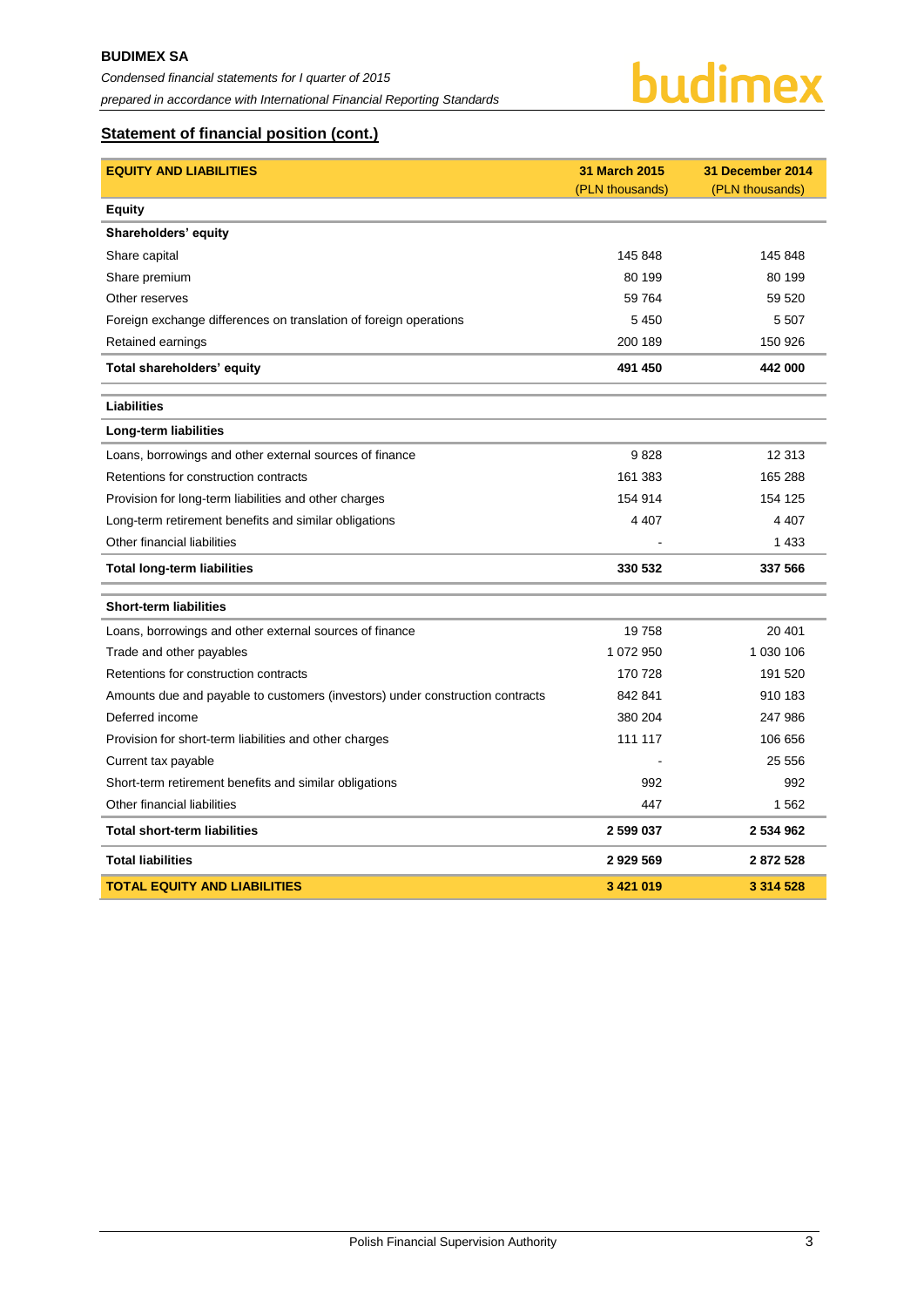

# <span id="page-4-0"></span>**Consolidated income statement**

|                                                                           | 3-month period ended 31 March |                 |  |
|---------------------------------------------------------------------------|-------------------------------|-----------------|--|
|                                                                           | 2015                          | 2014            |  |
|                                                                           | (PLN thousands)               | (PLN thousands) |  |
| <b>Continuing operations</b>                                              |                               |                 |  |
| Net sales of finished goods, goods for resale, raw materials and services | 795 628                       | 655 430         |  |
| Cost of finished goods, goods for resale, raw materials and services sold | (722931)                      | (585 204)       |  |
| Gross profit on sales                                                     | 72 697                        | 70 226          |  |
| Selling expenses                                                          | (2536)                        | (2555)          |  |
| Administrative expenses                                                   | (42 052)                      | (38015)         |  |
| Other operating income                                                    | 21 919                        | 5 8 0 4         |  |
| Other operating expenses                                                  | (4702)                        | (13989)         |  |
| <b>Operating profit</b>                                                   | 45 3 26                       | 21 471          |  |
| Finance income                                                            | 20 551                        | 6 1 6 1         |  |
| Finance costs                                                             | (6918)                        | (5853)          |  |
| Profit before tax                                                         | 58 959                        | 21 779          |  |
| Income tax                                                                | (9696)                        | (5279)          |  |
| Net profit from continuing operations                                     | 49 263                        | 16 500          |  |
| Net profit for the period                                                 | 49 263                        | 16 500          |  |
|                                                                           |                               |                 |  |

| Basic and diluted earnings per share attributable to the shareholders (in PLN) | 1,93 | 0,65 |
|--------------------------------------------------------------------------------|------|------|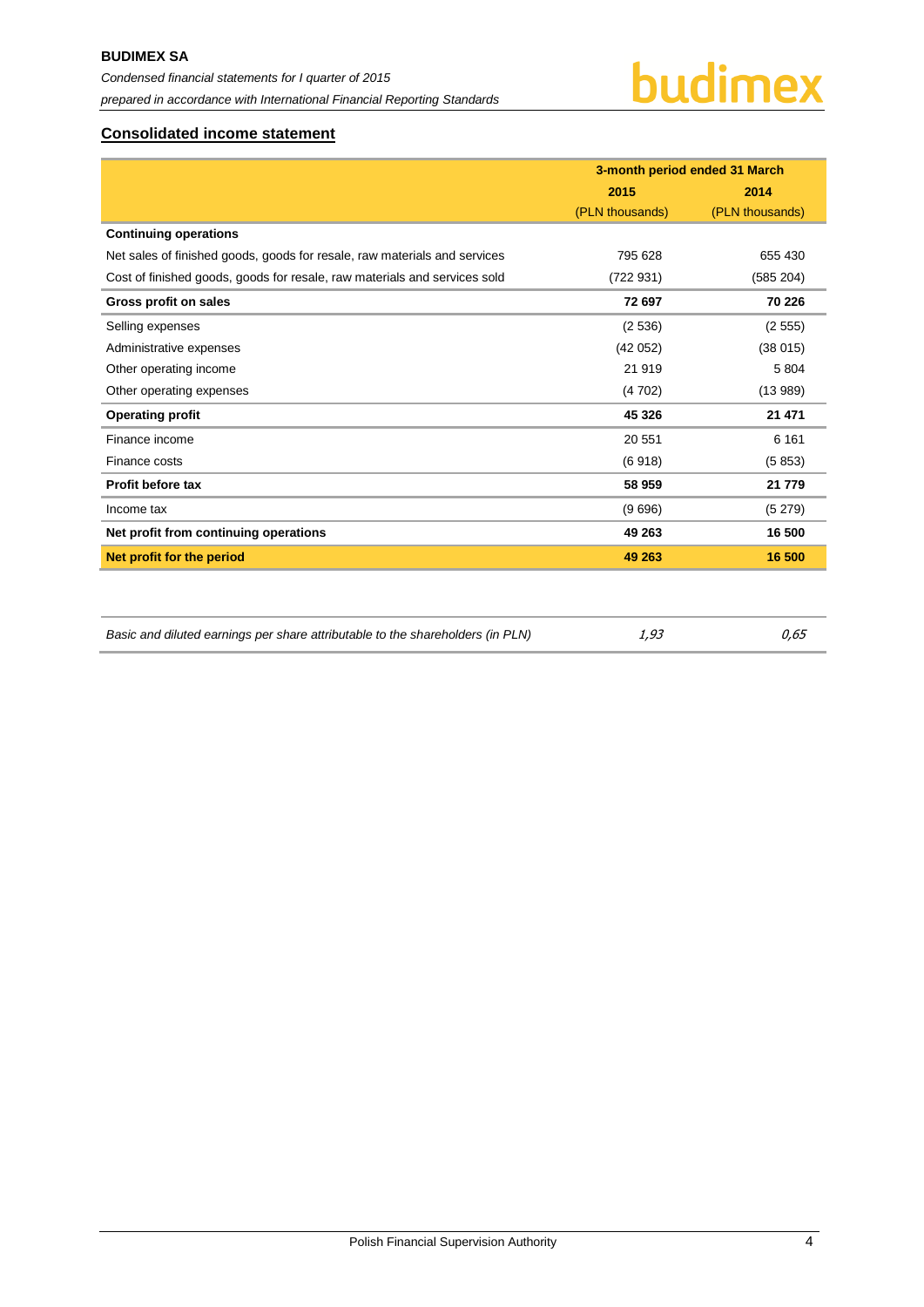# <span id="page-5-0"></span>**Statement of comprehensive income**

|                                                                   | 3-month period ended 31 March |                 |  |
|-------------------------------------------------------------------|-------------------------------|-----------------|--|
|                                                                   | 2015                          | 2014            |  |
|                                                                   | (PLN thousands)               | (PLN thousands) |  |
| Net profit for the period                                         | 49 263                        | 16 500          |  |
| Other comprehensive income for the period, which:                 |                               |                 |  |
| Will be subsequently reclassified to profit or loss:              |                               |                 |  |
| Foreign exchange differences on translation of foreign operations | (57)                          | 19              |  |
| Deferred tax related to components of other comprehensive income  |                               |                 |  |
| Will not be subsequently reclassified to profit or loss:          |                               |                 |  |
| Actuarial gains/(losses)                                          |                               |                 |  |
| Deferred tax related to components of other comprehensive income  |                               |                 |  |
| Other comprehensive income, net of tax                            | (57)                          | 19              |  |
| Total comprehensive income for the period                         | 49 206                        | 16 519          |  |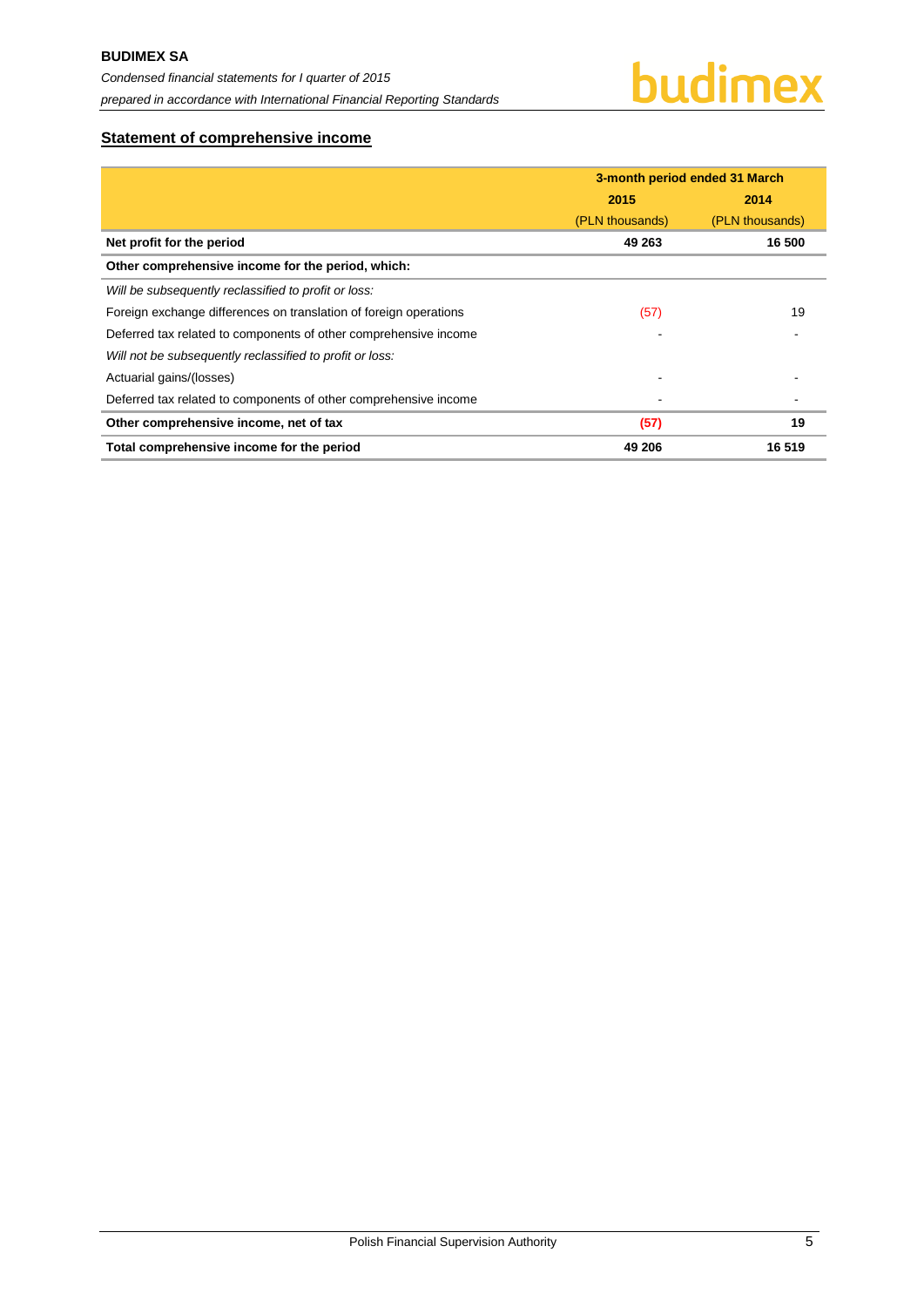## **BUDIMEX SA**

*Condensed financial statements for I quarter of 2015* 

*prepared in accordance with International Financial Reporting Standards*



# **Statement of changes in equity**

<span id="page-6-0"></span>

|                                              | Share<br>capital         | <b>Share</b><br>premium | <b>Other</b><br><b>reserves</b> | <b>Foreign exchange</b><br><b>differences</b><br>on translation<br>of foreign<br>operations<br>in PLN thousands | <b>Retained</b><br>earnings | <b>Total</b><br>equity |
|----------------------------------------------|--------------------------|-------------------------|---------------------------------|-----------------------------------------------------------------------------------------------------------------|-----------------------------|------------------------|
|                                              |                          |                         |                                 |                                                                                                                 |                             |                        |
| Balance as at 1 January 2015                 | 145 848                  | 80 199                  | 59 520                          | 5 5 0 7                                                                                                         | 150 926                     | 442 000                |
| Profit for the period                        | $\overline{\phantom{0}}$ |                         | $\overline{\phantom{a}}$        | $\overline{\phantom{a}}$                                                                                        | 49 263                      | 49 263                 |
| Other comprehensive income                   | $\sim$                   | $\sim$                  | $\sim$                          | (57)                                                                                                            | $\blacksquare$              | (57)                   |
| Total comprehensive income for<br>the period | $\blacksquare$           | $\blacksquare$          | ٠                               | (57)                                                                                                            | 49 263                      | 49 206                 |
| Share-based payment                          | $\sim$                   | $\,$                    | 244                             | $\sim$                                                                                                          | $\blacksquare$              | 244                    |
| <b>Balance as at 31 March 2015</b>           | 145 848                  | 80 199                  | 59 764                          | 5 4 5 0                                                                                                         | 200 189                     | 491 450                |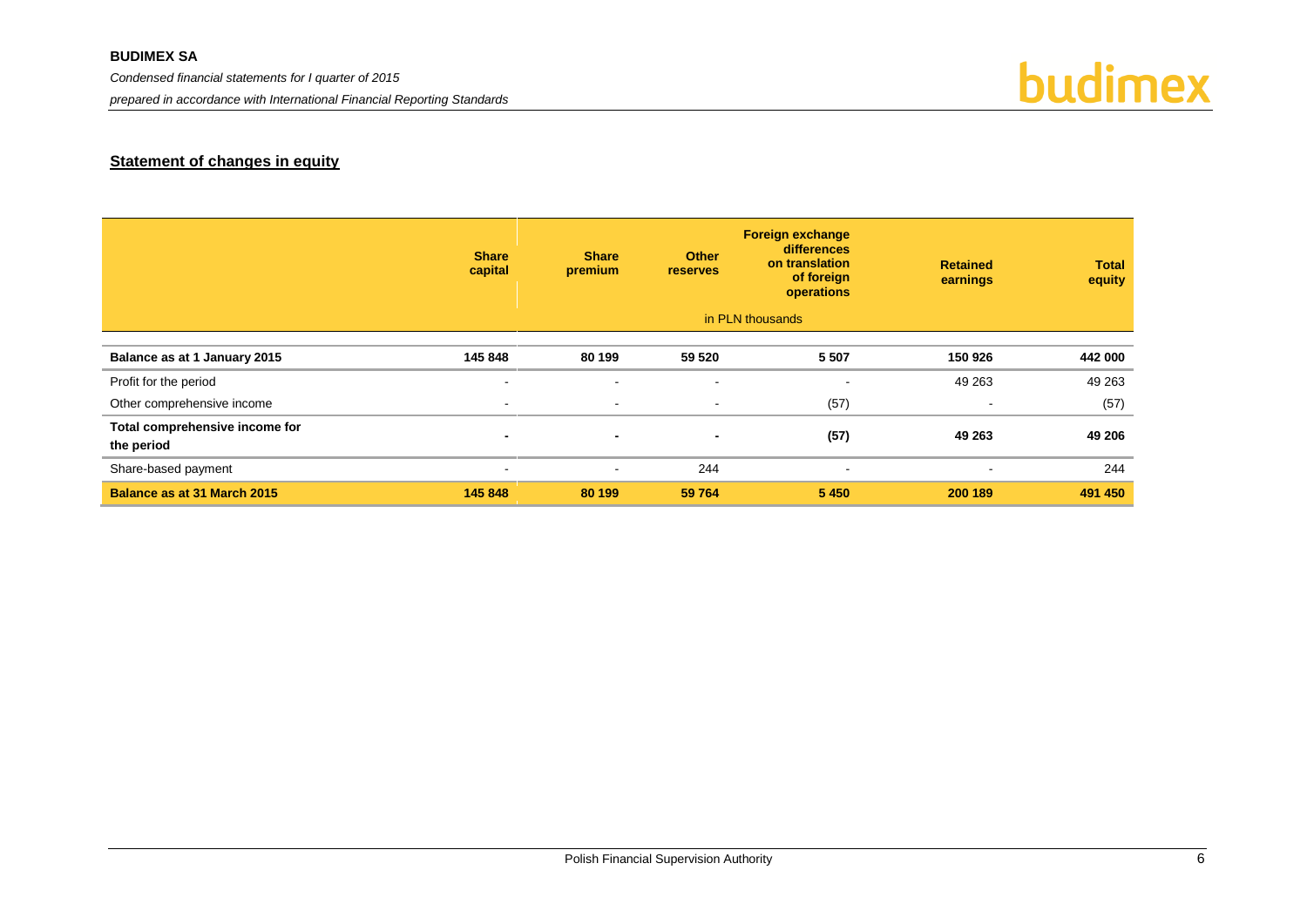*prepared in accordance with International Financial Reporting Standards*



# **Statement of changes in equity (cont.)**

|                                              | <b>Share</b><br>capital  | <b>Share</b><br>premium | <b>Other</b><br>reserves | <b>Foreign exchange</b><br>differences<br>on translation<br>of foreign<br>operations | <b>Retained</b><br>earnings | <b>Total</b><br>equity |
|----------------------------------------------|--------------------------|-------------------------|--------------------------|--------------------------------------------------------------------------------------|-----------------------------|------------------------|
|                                              |                          |                         |                          | in PLN thousands                                                                     |                             |                        |
| Balance as at 1 January 2014                 | 145 848                  | 80 199                  | 58 913                   | 5486                                                                                 | 297 389                     | 587 835                |
| Profit for the period                        | $\blacksquare$           | $\blacksquare$          |                          | $\overline{\phantom{a}}$                                                             | 16 500                      | 16 500                 |
| Other comprehensive income                   | $\overline{\phantom{a}}$ | $\blacksquare$          |                          | 19                                                                                   | $\sim$                      | 19                     |
| Total comprehensive income for<br>the period | $\blacksquare$           | $\blacksquare$          | $\overline{\phantom{a}}$ | 19                                                                                   | 16 500                      | 16 519                 |
| Balance as at 31 March 2014                  | 145 848                  | 80 199                  | 58 913                   | 5 5 0 5                                                                              | 313889                      | 604 354                |
| Profit for the period                        | $\blacksquare$           | $\sim$                  |                          | $\overline{\phantom{a}}$                                                             | 139 569                     | 139 569                |
| Other comprehensive income                   | $\blacksquare$           | $\sim$                  | (736)                    | $\overline{2}$                                                                       | $\blacksquare$              | (734)                  |
| Total comprehensive income for<br>the period | $\blacksquare$           | $\blacksquare$          | (736)                    | 2                                                                                    | 139 569                     | 138 835                |
| <b>Dividends</b>                             | $\blacksquare$           | $\blacksquare$          | $\blacksquare$           |                                                                                      | (302532)                    | (302532)               |
| Share-based payment                          | $\blacksquare$           | $\blacksquare$          | 1 3 4 3                  |                                                                                      | $\blacksquare$              | 1 3 4 3                |
| <b>Balance as at 31 December 2014</b>        | 145 848                  | 80 199                  | 59 520                   | 5 5 0 7                                                                              | 150 926                     | 442 000                |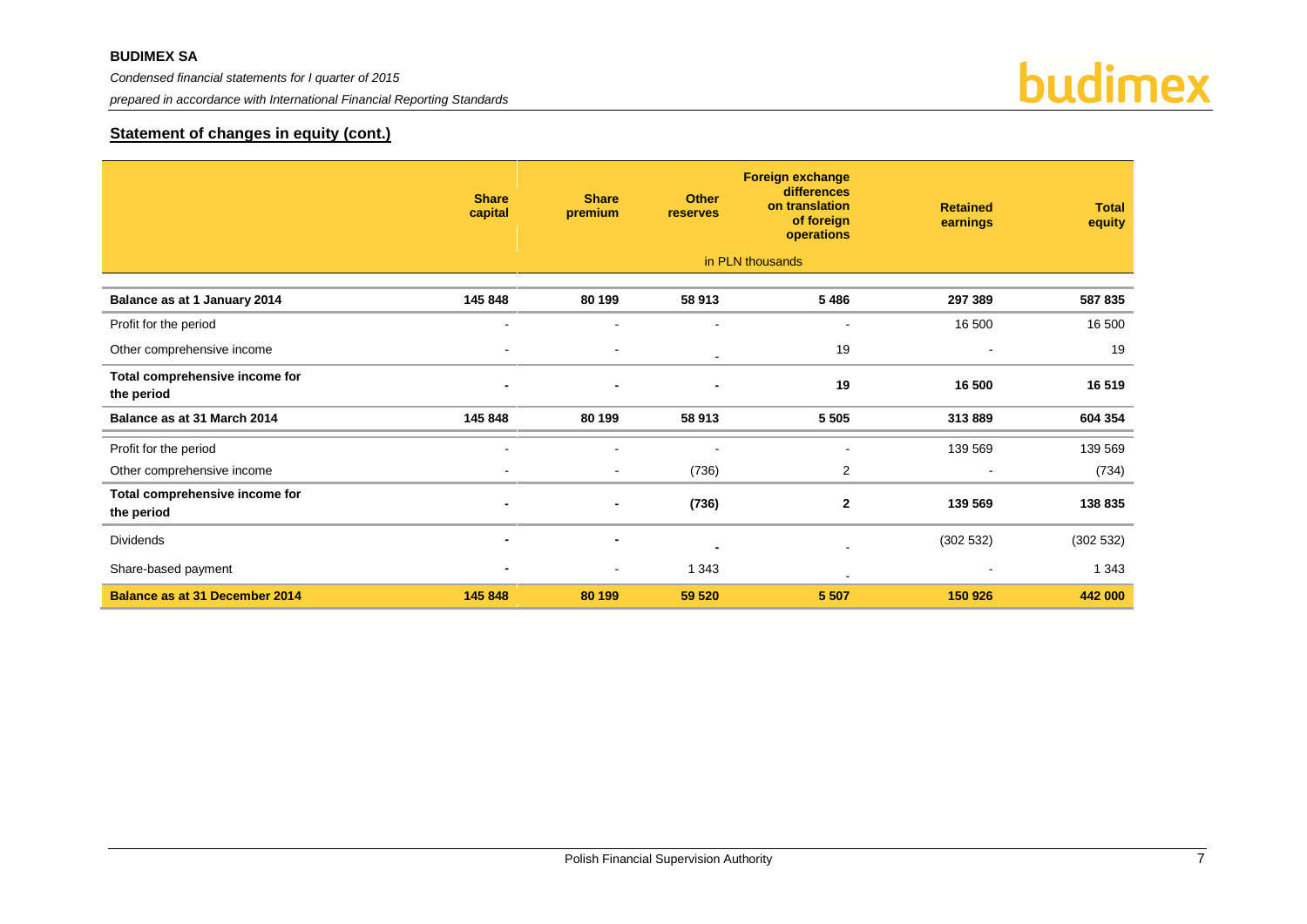# <span id="page-8-0"></span>**Cash flow statement**

|                                                                                                        | 3-month period ended 31 March |                 |  |
|--------------------------------------------------------------------------------------------------------|-------------------------------|-----------------|--|
|                                                                                                        | 2015                          | 2014            |  |
|                                                                                                        | (PLN thousands)               | (PLN thousands) |  |
| <b>CASH FLOW FROM OPRATING ACTIVITIES</b>                                                              |                               |                 |  |
| Net profit before tax                                                                                  | 58 959                        | 21 779          |  |
| <b>Adjustments for:</b>                                                                                |                               |                 |  |
| Depreciation/ amortization                                                                             | 4 9 5 8                       | 5492            |  |
| Share of results of equity accounted companies                                                         | (305)                         | (75)            |  |
| Foreign exchange (gains)/ losses                                                                       | (11699)                       | 150             |  |
| Interest and shares in profits (dividends)                                                             | (7080)                        | (900)           |  |
| (Profit)/ loss on disposal of investments                                                              | (6385)                        | (117)           |  |
| Change in valuation of derivative financial instruments                                                | 4 9 5 8                       | 5492            |  |
| Change in provisions and liabilities arising from retirement benefits and similar<br>obligations       | 5 2 5 0                       | 12 965          |  |
| Other adjustments                                                                                      | (5571)                        | 19              |  |
| Operating profit before changes in working capital                                                     | 38 127                        | 39 313          |  |
| Change in receivables and retentions for construction contracts                                        | 15 288                        | 79 258          |  |
| Change in inventories                                                                                  | (37523)                       | (26192)         |  |
| Change in retentions for construction contracts and in liabilities, except for loans<br>and borrowings | 18 448                        | (281 827)       |  |
| Change in deferred income                                                                              | (98813)                       | 9408            |  |
| Change in amounts due and receivable under construction contracts                                      | 132 218                       | (84251)         |  |
| Change in cash and cash equivalents of restricted use                                                  | 6 191                         | 615             |  |
| Cash used /from operations                                                                             | 73 936                        | (263 676)       |  |
| Income tax paid                                                                                        | (33 810)                      | (17849)         |  |
| <b>NET CASH USED IN OPERATING ACTIVITIES</b>                                                           | 40 126                        | (281525)        |  |
| <b>CASH FLOW FROM INVESTING ACTIVITIES</b>                                                             |                               |                 |  |
| Sale of intangible assets and tangible fixed assets                                                    | 8                             | 390             |  |
| Sale of assets held for sale                                                                           | 14 000                        |                 |  |
| Purchase of intangible assets and tangible fixed assets                                                | (1953)                        | (1488)          |  |
| Loans granted                                                                                          | (13338)                       | (6370)          |  |
| Interest received                                                                                      | 299                           | 167             |  |
| <b>NET CASH USED IN INVESTING ACTIVITIES</b>                                                           | (984)                         | (7301)          |  |
| <b>CASH FLOW FROM FINANCING ACTIVITIES</b>                                                             |                               |                 |  |
| Payment of finance lease liabilities                                                                   | (2910)                        | (2438)          |  |
| Interest paid                                                                                          | (203)                         | (263)           |  |
| <b>NET CASH GENERATED FROM/ USED IN FINANCING ACTIVITIES</b>                                           | (3 113)                       | (2701)          |  |
|                                                                                                        |                               |                 |  |
| <b>NET CHANGE IN CASH AND CASH EQUIVALENTS</b>                                                         | 36 029                        | (291 527)       |  |
| Foreign exchange differences, net                                                                      | (48)                          | 123             |  |
| CASH AND CASH EQUIVALENTS AT THE BEGINNING OF THE PERIOD (note 1.4)                                    | 1 361 934                     | 1 076 157       |  |
| CASH AND CASH EQUIVALENTS AT THE END OF THE PERIOD (note 1.4)                                          | 1 397 915                     | 784 753         |  |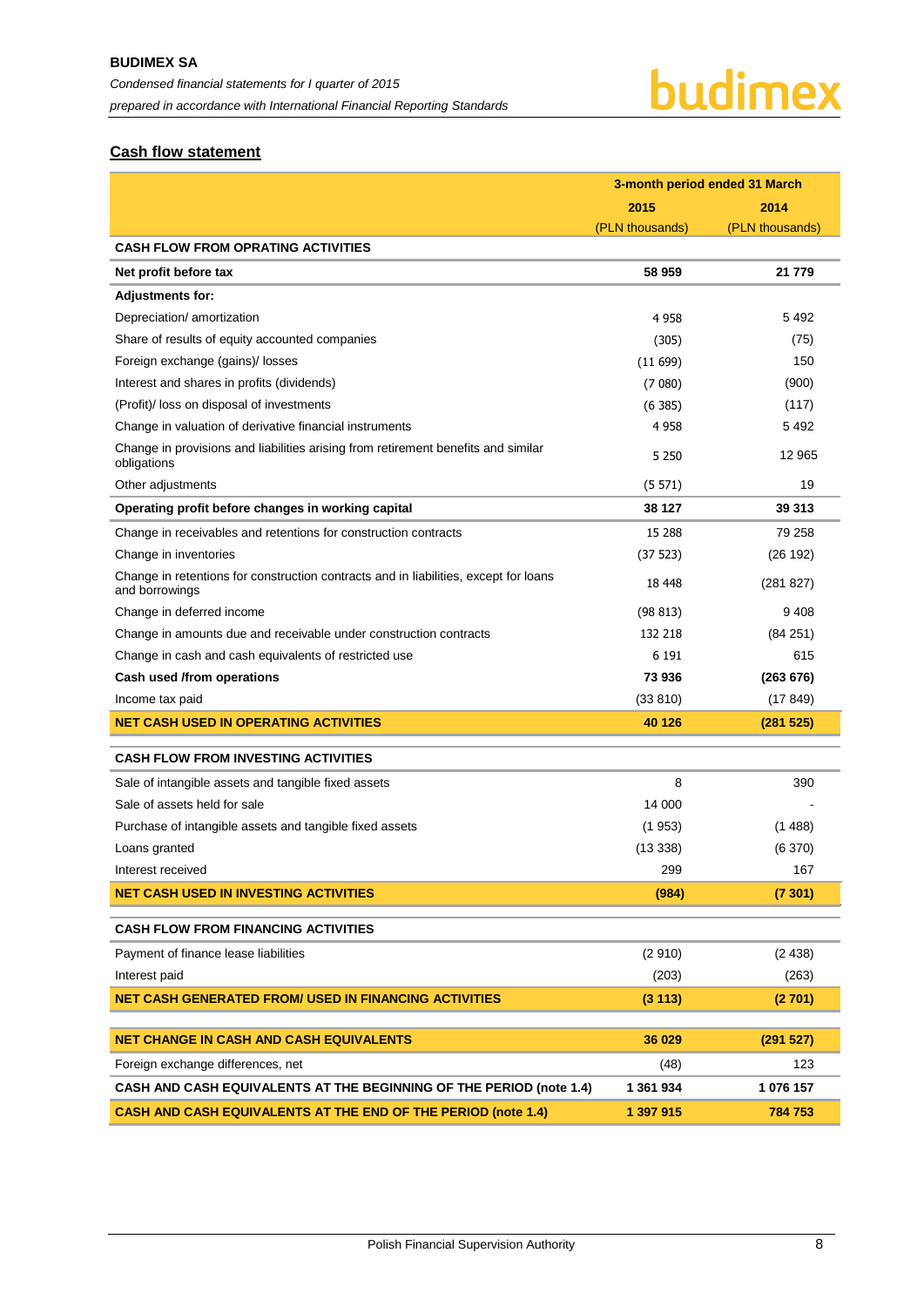## <span id="page-9-1"></span><span id="page-9-0"></span>**1. Principles applied for the purpose of preparation of this report**

# **1.1. Accounting policies and basis of preparing the financial statements of the Company**

These condensed financial statements were prepared in accordance with IAS 34 "Interim Financial Reporting" and appropriate accounting standards applicable for preparation of the interim financial statements adopted by the European Union issued and effective when preparing the interim financial statements applying the same principles for the current and comparable period. Details of accounting policies adopted by the Company were described in the financial statements of the Company for the year ended 31 December 2014, published on 16 March 2015.

The financial statements and the comparative data contain aggregate data of the reporting organizational branches acting as at 31 March 2015, 31 December 2014 and 31 March 2014, prepared in foreign currencies and translated into Polish zloty using the rate of exchange presented in the point 1.3 of herein condensed financial statements.

The financial statements and the comparative data contain also assets and liabilities corresponding to Budimex SA share in jointly controlled entities: Budimex SA Sygnity SA Sp. j., Budimex SA Ferrovial Agroman SA Sp. j. and Budimex SA Ferrovial Agroman SA S.C., Budimex SA – Budimex Budownictwo Sp. z o.o. SC, Budimex SA – Cadagua SA SC and Budimex SA – Cadagua II SC, Budimex SA, Tecnicas Reunidas SA – Turów SC.

#### *Standards and Interpretations effective in the current period*

The following standards and amendments to the existing standards issued by the International Accounting Standards Board ("IASB") and adopted by the EU are effective for the current period:

- **Amendments to various standards "Improvements to IFRSs (2011-2013)"** resulting from the annual improvement project of IFRS (IFRS 3, IFRS 13 and IAS 40) primarily with a view to removing inconsistencies and clarifying wording - adopted by the EU on 18 December 2014 (effective for annual periods beginning on or after 1 January 2015),
- **IFRIC 21 "Levies"** adopted by the EU on 13 June 2014 (effective for annual periods beginning on or after 17 June 2014).

The adoption of these amendments to the existing standards and intepretations has not led to any changes in the Company's accounting policies.

## *Standards and Interpretations issued by IASB and adopted by the EU but not yet effective*

At the date of authorisation of these financial statements the following interpretation issued by IASB and adopted by the EU was in issue but not yet effective:

- **Amendments to IAS 19 "Employee Benefits"**  Defined Benefit Plans: Employee contributions adopted by the EU on 17 December 2014 (effective for annual periods beginning on or after 1 February 2015),
- **Amendments to various standards "Improvements to IFRSs (2010-2012)"** resulting from the annual improvement project of IFRS (IFRS 2, IFRS 3, IFRS 8, IFRS 13, IAS 16, IAS 24 and IAS 38) primarily with a view to removing inconsistencies and clarifying wording - adopted by the EU on 17 December 2014 (effective for annual periods beginning on or after 1 February 2015),

#### *Standards and Interpretations issued by IASB but not yet adopted by the EU*

At present, IFRS as adopted by the EU do not significantly differ from regulations adopted by the International Accounting Standards Board (IASB) except from the following standards and amendments to the existing standards, which were not endorsed for use as at 29 April 2015:

- **IFRS 9 "Financial Instruments"** (effective for annual periods beginning on or after 1 January 2018),
- **IFRS 14 "Regulatory Deferral Accounts"** (effective for annual periods beginning on or after 1 July 2016),
- **IFRS 15 "Revenue from contracts with customers"** (effective for annual periods beginning on or after 1 January 2017),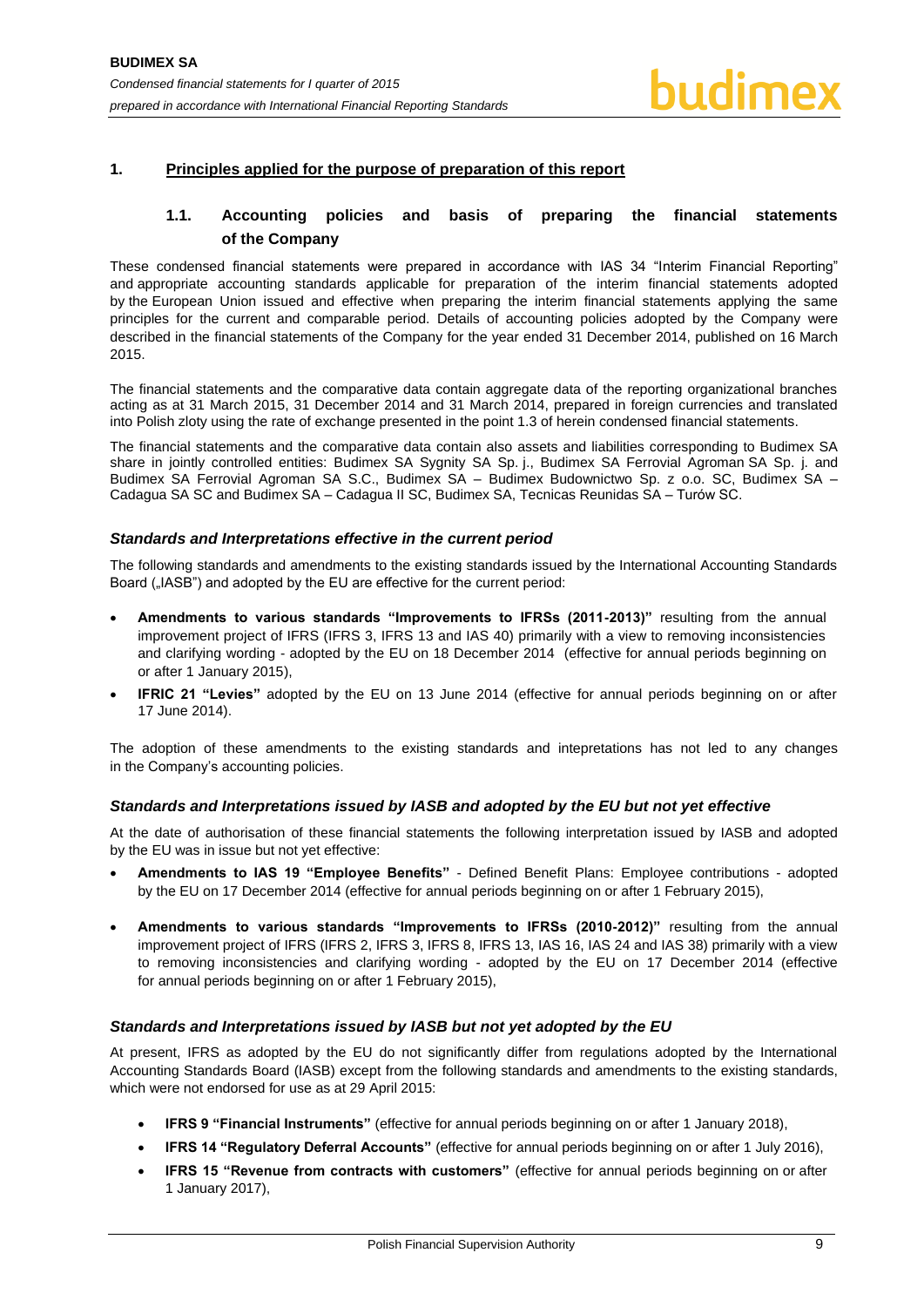- **Amendments to IFRS 10 "Consolidated Financial Statements"** and **IAS 28 "Investments in associates and joint ventures"** – Sale or contribution of assets between an investor and its associate or joint venture (effective for annual periods beginning on or after 1 January 2016),
- **Amendments to IFRS 10 "Consolidated Financial Statements", IFRS 12 "Disclosures of Interests in Other Entities"** and **IAS 28 "Investments in associates and joint ventures"** - Investment Entities: applying the consolidation exception (effective for annual periods beginning on or after 1 January 2016),
- **Amendments to IFRS 11 "Joint Arrangements"**  Accounting of acquisition of shares in joint operations (effective for annual periods beginning on or after 1 January 2016),
- **Amendments to IAS 1 "Presentation of financial statements"**  Disclosure initiative (effective for annual periods beginning on or after 1 January 2016),
- **Amendments to IAS 16 "Property, Plant and Equipment"** and **IAS 38 "Intangible assets"**  Clarification of Acceptable Methods of Depreciation and Amortisation (effective for annual periods beginning on or after 1 January 2016),
- **Amendments to IAS 16 "Property, Plant and Equipment"** and **IAS 41 "Agriculture" - Agriculture: bearer plants** (effective for annual periods beginning on or after 1 January 2016),
- **Amendments to IAS 27 "Separate Financial Statements"**  'Equity Method in Separate Financial Statements (effective for annual periods beginning on or after 1 January 2016),
- **Amendments to various standards "Improvements to IFRSs (2012-2014)"** resulting from the annual improvement project of IFRS (IFRS 5, IFRS 7, IAS 19 and IAS 34) primarily with a view to removing inconsistencies and clarifying wording (effective for annual periods beginning on or after 1 January 2016).

The Company anticipates that the adoption of these standards and amendments to the standards would have no material impact on the financial statements of the Company if applied.

At the same time, hedge accounting regarding the portfolio of financial assets and liabilities, whose principles have not been adopted by the EU, is still unregulated. According to the Group's estimates, application of hedge accounting for the portfolio of financial assets or liabilities pursuant to IAS 39: "Financial Instruments: Recognition and Measurement", would not significantly impact the financial statements, if applied as at the balance sheet date.

## **1.2. Changes in accounting principles and the method of preparation of financial statements**

<span id="page-10-0"></span>In the reporting period there were no changes in the accounting principles and the method of preparation of financial statements compared to those disclosed in the financial statements of the Company for the financial year 2014, published on 16 March 2015.

The statement of financial position as at 31 December 2014 and profit and loss account for the period of 12 months ended 31 December 2014 have been amended because of different aggregation of data in individual reporting lines. The way how the data was transformed and the causes of the transformation were explained in the consolidated financial statements for the financial year of 2014.

Due to the above, the comparative data of profit and loss account and cash flow statement as at 31 March 2014 were transformed relating to those published in the condensed financial statement for I quarter of 2014.

## **1.3. Translation of selected financial data into euro**

<span id="page-10-1"></span>Selected financial data was translated into euro in accordance with the following rules:

- $\bullet$  individual asset and liability items using the average exchange rate prevailing as at 31 March 2015 4.0890 PLN/EUR,
- individual profit and loss account and statement of cash flow items for the first quarter of 2015 using the exchange rate being an arithmetic average of average exchange rates established by the National Bank of Poland for the last day of each ended month for the period from 1 January 2015 to 31 March 2015 – 4.1489 PLN/EUR,
- individual asset and liability items of comparative financial data for the year 2014 using the average exchange rate prevailing as at 31 December 2014 – 4.2623 PLN/EUR,
- individual profit and loss account and statement of cash flow items of comparative financial data for the first quarter of 2014 - using the exchange rate being an arithmetic average of average exchange rates established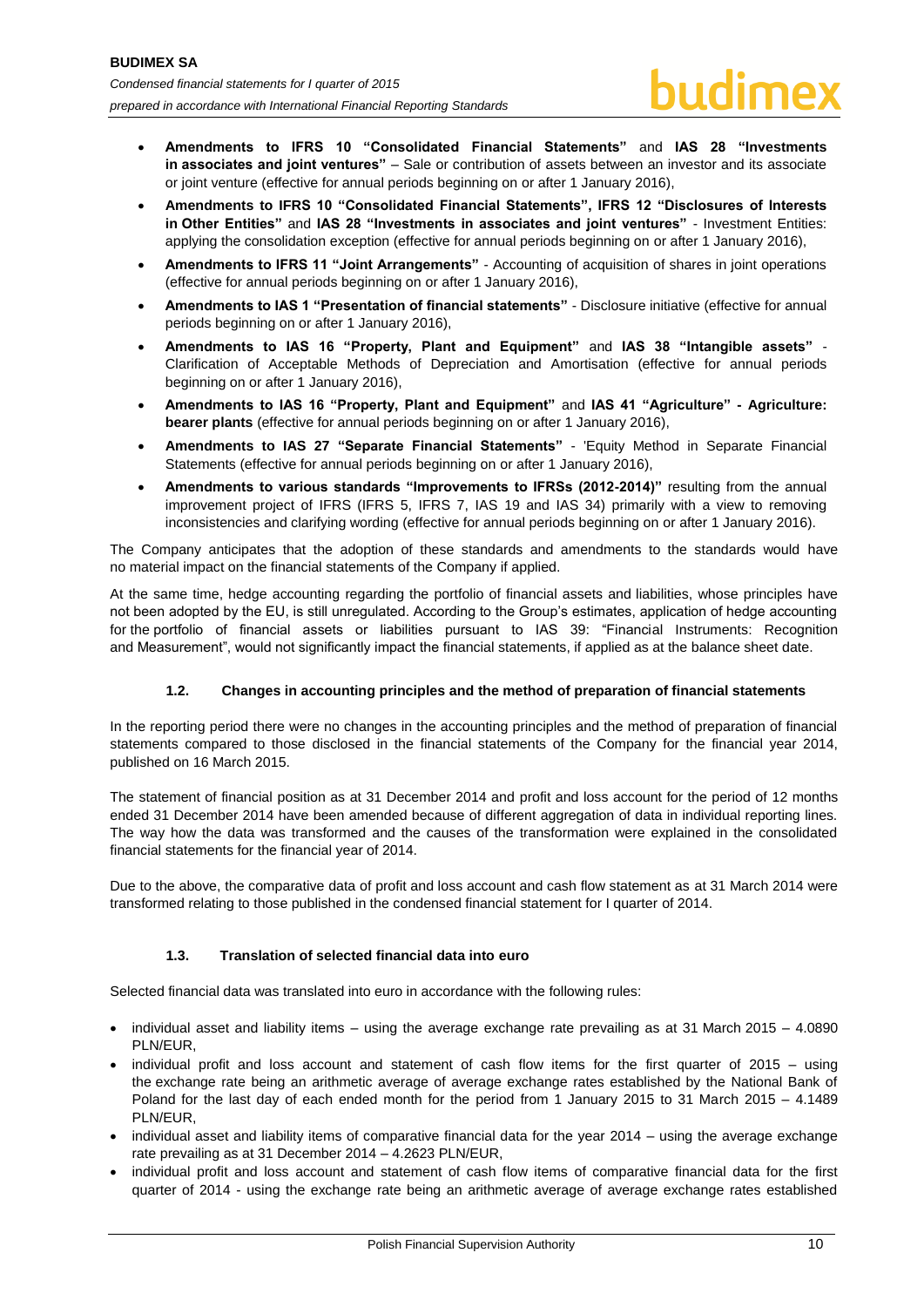by the National Bank of Poland for the last day of each ended month for the period from 1 January 2014 to 31 March 2014 – 4.1894 PLN/EUR.

#### **1.4. Cash recognized in the cash flow statement**

<span id="page-11-0"></span>The Company recognizes cash of restricted use including cash of the consortia in the portion attributable to other consortium members in the statement of financial position under cash and cash equivalents. For the purpose of the statement of cash flow – the balance of cash at the beginning and at the end of the reporting period is reduced by cash of restricted use, and its change in the statement of financial position is recognized under cash flow from operating activities.

|                                                        | 31 March<br>2015 | 31 December<br>2014 | 31 March<br>2014 |
|--------------------------------------------------------|------------------|---------------------|------------------|
|                                                        |                  | in PLN thousand     |                  |
| Cash recognised in the statement of financial position | 1 433 760        | 1 403 970           | 820 235          |
| Cash and cash equivalents of restricted use            | (35845)          | (42036)             | (35 482)         |
| Cash recognised in the statement of cash flow          | 1 397 915        | 1 361 934           | 784 753          |

#### **1.5. Going concern**

<span id="page-11-1"></span>The financial statements of the Company were prepared on the assumption that the Company will be going concern during the period of 12 months from the balance sheet date, i.e. 31 March 2015 without a significant limitation in its activities. As at the date of signing the financial statements, the Management Board of the Company is not aware of any facts or circumstances that would indicate a threat to the Company's continued activities after the balance sheet date, due to an intended or compulsory withdrawal from or a significant limitation in its activities.

As at 31 March 2015 the excess of the current liabilities over the current assets amounted to PLN 380 611 thousand. Taking into consideration very good financial position of Budimex Group related to liquidity, of which the excess of current assets over current liabilities as at 31 March 2015 amounted to PLN 285 560 thousand, the Company's Management Board does not state as at the date of signing the financial statements any threat to Company's ability to continue as a going concern.

# <span id="page-11-2"></span>**2. Shareholders of the Parent Company**

According to the information held by Budimex SA, the shareholding structure of Budimex SA as at 29 April 2015 was as follows:

| <b>Shareholder</b>                                                                            | Type of<br>shares | Number of<br>shares | % of the share<br>capital | <b>Number of</b><br><b>votes</b> | % of voting<br>rights at the<br><b>AGM</b> |
|-----------------------------------------------------------------------------------------------|-------------------|---------------------|---------------------------|----------------------------------|--------------------------------------------|
| Valivala Holdings B.V. Amsterdam (the<br>Netherlands) - Ferrovial SA Group company<br>(Spain) | ordinary          | 15 078 159          | 59.06%                    | 15 078 159                       | 59,06%                                     |
| Aviva OFE Aviva BZ WBK                                                                        | ordinary          | 1 280 000           | 5.01%                     | 1 280 000                        | 5,01%                                      |
| Other shareholders                                                                            | ordinary          | 9 171 939           | 35.93%                    | 9 171 939                        | 35,93%                                     |
| <b>Total</b>                                                                                  |                   | 25 530 098          | 100.00%                   | 25 530 098                       | 100.00%                                    |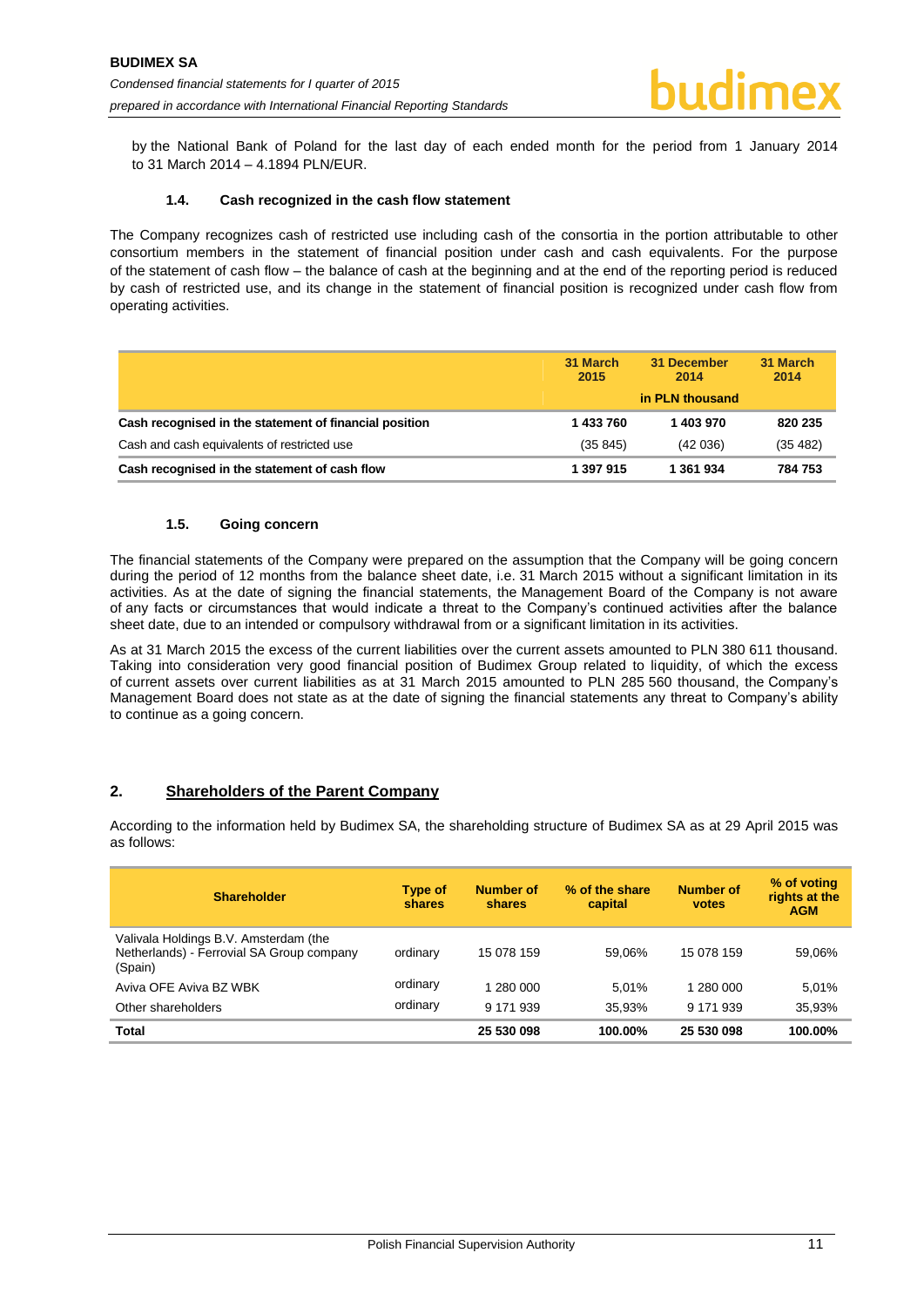# <span id="page-12-0"></span>**3. Descriptions of factors and events which had a material effect on the financial result of the Company for the first quarter of 2015**

#### **3.1. Business operation of the Company in the I quarter of 2015**

<span id="page-12-1"></span>Sale of construction-assembly services in Poland is characterized by seasonality mainly connected with atmosphere conditions and the highest revenues are usually achieved in the second and third quarter, while the lowest – in the first quarter.

In the period of three months of 2015 Budimex SA earned sales revenue in the amount of PLN 795 628 thousand, mainly related to sales of construction services amounted to PLN 792 115 thousand.

In the comparative period of the year 2014, sales revenue amounted to PLN 655 430 thousand, mainly related to sales of construction services amounted to PLN 647 548 thousand.

Gross profit on sales for the 3-month period of 2015 amounted to PLN 72 697 thousand and was PLN 2 471 thousand (3.52%) higher than in the comparative period of the previous year.

Total amount of administrative and selling expenses in I quarter of 2015 was PLN 44 588 thousand, while in I quarter of 2014 amounted to PLN 40 570 thousand. The share of selling and administrative expenses in total sales was equal to 5.60% (in the first quarter of 2014 to 6.19%).

In I quarter of 2015, the result from the other operating activity was positive and amounted to PLN 17 217 thousand (in I quarter of 2014 it was negative and amounted to PLN 8 185 thousand). The above was related mainly to profit on disposal of a plot together with buildings located in Warsaw in the amount of PLN 11 819 thousand, gain on valuation and realization of FX forward derivative instrument contracts in the amount of PLN 6 843 thousand, revenue from penalties and fines received in the amount to PLN 1 625 thousand and recognition of provisions for penalties and legal proceedings accordingly in the amounts of PLN 3 837 thousand and PLN 247 thousand.

All valued derivative instrument contracts (presented both in the operating and financing activity) were classified as level 2 in the fair value hierarchy. During the 3 months ended 31 March 2015, there was no transfer between Level 1 and Level 2 of fair value measurements, and no transfer into and out of Level 3 of fair value measurement.

In I quarter of 2015 the operating profit amounted to PLN 45 326 thousand and was higher of PLN 23 855 thousand (111.10%) compared to the comparative period of the year 2014. In I quarter of 2015, the operating margin was equal to 5.70%, while in the comparative period of 2014 was equal to 3.28%.

In I quarter of 2015, the result from financial activity was positive and amounted to PLN 13 633 thousand due to dividends received in that period. In the comparative period of 2014, the result was lower of PLN 13 325 thousand.

Profit before tax for the period of 3-months of 2015 amounted to PLN 58 959 thousand, while in the comparative period of 2014 amounted to PLN 21 779 thousand

In the period of three months of 2015 the Company reported a net profit of PLN 49 263 thousand gaining net profit margin of 6.19%.

In the first quarter of 2015, the Company purchased or started to lease property, plant and equipment, intangible assets and investment property with a total value of PLN 2 309 thousand, of which plant and machinery accounted for PLN 1 078 thousand.

#### **3.2. Changes of estimates**

#### <span id="page-12-2"></span>**Provisions for expected contract losses**

In accordance with accounting policies adopted, the Company creates provisions for expected contract losses if budgeted contract costs exceed the entire expected contract revenue. As at 31 March 2015, the balance of the provision for contract losses amounted to PLN 513 436 thousand, while as at 31 December 2014 amounted to PLN 446 996 thousand. Due to that, in the 3-month period of 2015 the balance of provision increased by PLN 66 440 thousand.

#### **Provision for legal proceedings**

The Company recognises provisions for legal proceedings when it is suited and the probability of an unfavourable court judgement is higher than the probability of a favourable one. An estimation of that result is made on the basis of analysis of a legal proceedings progress as well as lawyers' opinions. As at 31 March 2015, the balance of the provision in this respect amounted to PLN 25 876 thousand, while as at 31 December 2014 amounted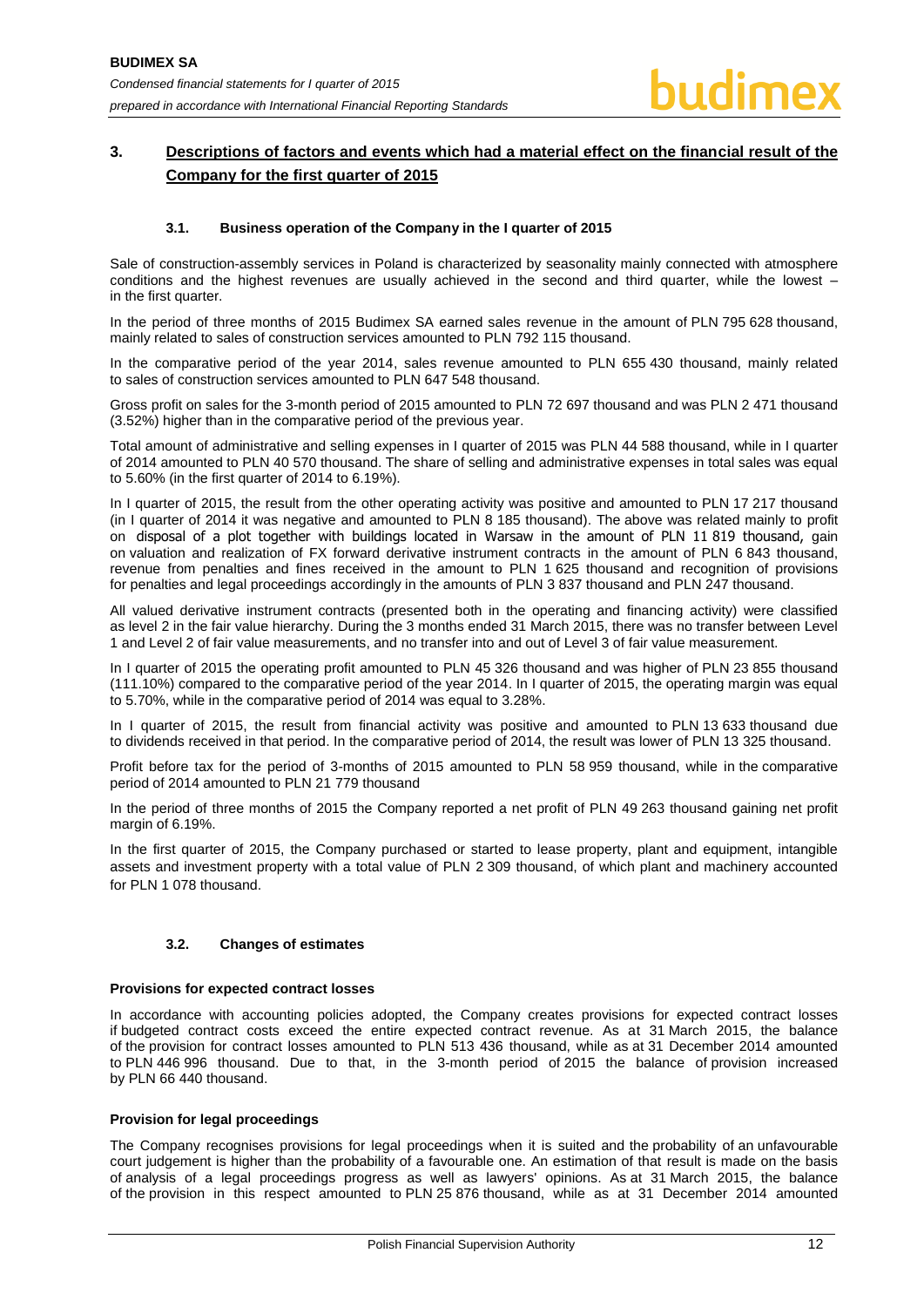to PLN 25 629 thousand. Due to that, in the 3-month period of 2015 the balance of provision increased by PLN 247 thousand.

#### **Provision for penalties**

The Company recognises provisions for penalties related to the realization of construction contracts. A provision is recognised only when the Company has a present obligation as a result of past event, the settlement of that obligation is highly probable and a reliable estimate can be made of the amount of the obligation. As at 31 March 2015, the balance of the provision in this respect amounted to PLN 42 482 thousand, while as at 31 December 2014 amounted to PLN 38 683 thousand. Due to that, in the 3-month period of 2015 the balance of provision increased by PLN 3 799 thousand.

#### **Costs of future warranty repairs**

The Company is required to issue guarantees for its construction services. It is accepted that the provision between 0.15%-1.4% of revenue from the given contract is made what depends on particular construction segment. This general value is assessed on an individual basis and may be increased or reduced, as appropriate. As at 31 March 2015, the balance of the provision in this respect amounted to PLN 194 904 thousand, while as at 31 December 2014 amounted to PLN 193 700 thousand. Due to that, in the 3-month period of 2015 the balance of provision increased by PLN 1 204 thousand.

#### **Deferred tax asset and liability**

As at 31 March 2015, the balance of deferred tax asset (reducing by deferred tax liability) amounted to PLN 339 085 thousand, while as at 31 December 2014 amounted to PLN 346 027 thousand. Due to that, in the 3 month period of 2015 the balance of deferred tax asset decreased by PLN 6 942 thousand.

#### **Impairment write-downs against receivables**

As at 31 March 2015, the balance of recognized impairment write-downs against receivables amounted to PLN 130 740 thousand, while as at 31 December 2014 amounted to PLN 133 242 thousand. In the 3-month period of 2015 the Company recognized impairment write-downs in the amount of PLN 28 thousand and reversed it in the amount of PLN 2 530 thousand.

#### **Impairment write-downs against inventory**

As at 31 March 2015 and 31 December 2014, the balance of recognised impairment write-downs against inventory amounted to PLN 385 thousand. Due to that, in the 3-month period of 2015 the balance of recognized impairment write-downs was not change.

#### **3.3. Material changes of the legal proceedings pending in I quarter of 2015**

<span id="page-13-0"></span>As at 31 March 2015, the total value of the proceedings relating to the Company's liabilities and claims accordingly amounted to PLN 287 375 thousand and PLN 222 597 thousand, and as at 31 December 2014 accordingly PLN 286 250 thousand and PLN 222 646 thousand.

#### **3.4. Other events for the I quarter of 2015**

<span id="page-13-1"></span>**On 28 April 2015** the Ordinary General Meeting of Budimex SA adopted resolution on dividend payout. Pursuant to the resolution, net profit for the period from 1 January 2014 to 31 December 2014 in the amount of PLN 155 989 thousand has been allocated to the dividend payout in the amount of PLN 6.11 gross per share. The dividend payout will cover all Budimex SA shares, i.e. 25 530 098 shares. The dividend day is on 8 May 2015. The dividend will be paid on 25 May 2015.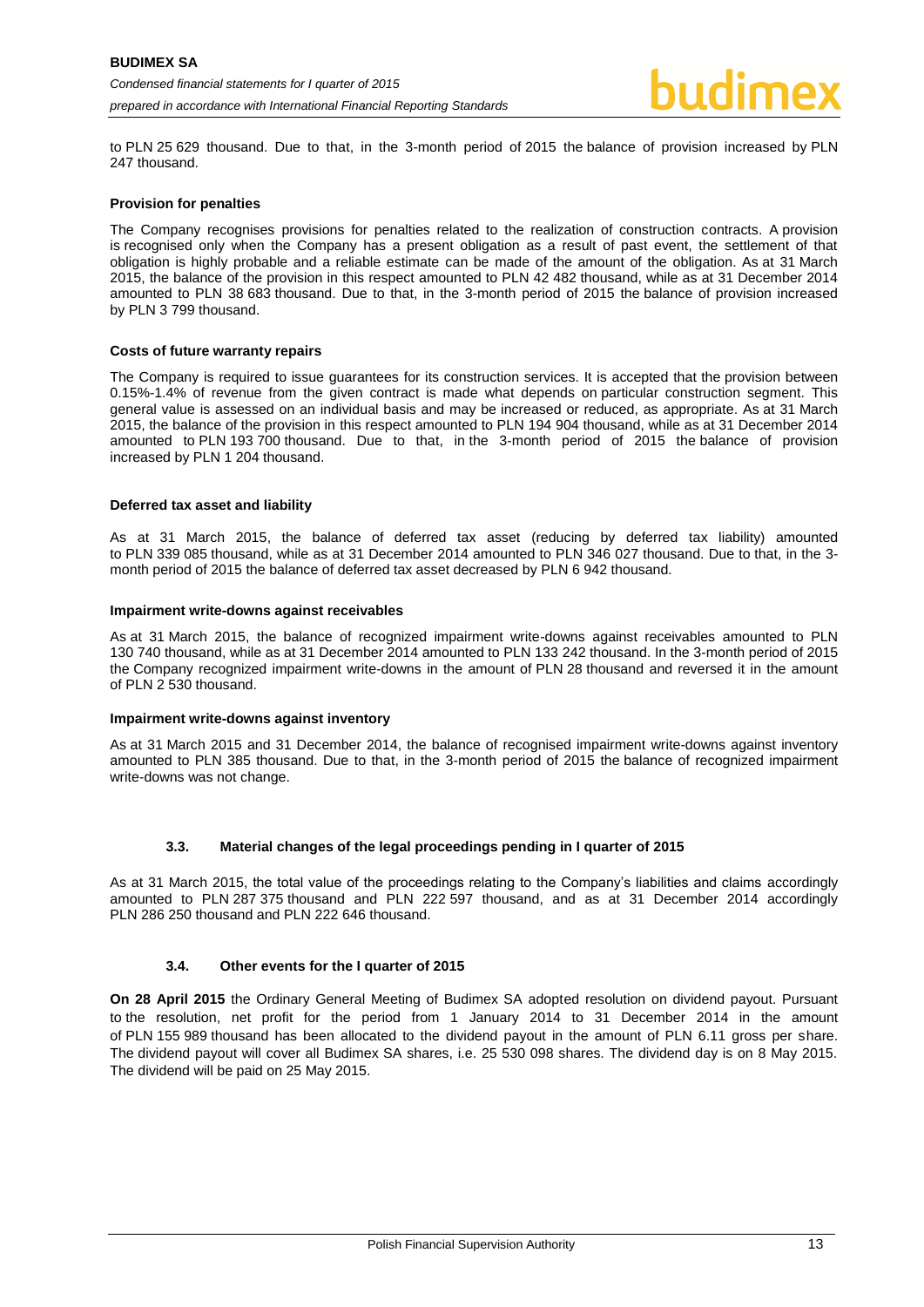## <span id="page-14-0"></span>**4. Related party transactions**

Transactions with related parties made in the first quarter of 2015 and in the first quarter of 2014 and unsettled balances of receivables and liabilities as at 31 March 2015 and 31 December 2014 are presented in the tables below:

|                                                             | amounts in PLN thousands |                    |                    |                  |  |  |  |
|-------------------------------------------------------------|--------------------------|--------------------|--------------------|------------------|--|--|--|
|                                                             |                          | <b>Receivables</b> | <b>Liabilities</b> |                  |  |  |  |
|                                                             | 31 March 2015            | 31 December 2014   | 31 March 2015      | 31 December 2014 |  |  |  |
| Parent Company and related parties<br>(the Ferrovial Group) | 21 958                   | 23 989             | 98 475             | 99 649           |  |  |  |
| Subsidiary companies                                        | 59 805                   | 58 467             | 8899               | 8 0 9 0          |  |  |  |
| Associates                                                  | 779                      | 730                | 98                 | 98               |  |  |  |
| Jointly controlled entities                                 | 722                      | 959                | 727                | 727              |  |  |  |
| Other related parties*                                      | 16                       | 34                 | 9 2 8 2            | 8 1 2 8          |  |  |  |
| Total settlements with related parties                      | 83 280                   | 84 179             | 117481             | 116 692          |  |  |  |

|                                                             | amounts in PLN thousands |                  |                          |                  |
|-------------------------------------------------------------|--------------------------|------------------|--------------------------|------------------|
|                                                             | <b>Loans granted</b>     |                  | Loans taken out          |                  |
|                                                             | 31 March 2015            | 31 December 2014 | 31 March 2015            | 31 December 2014 |
| Parent Company and related parties<br>(the Ferrovial Group) | $\overline{\phantom{0}}$ | -                | (8339)                   | (8670)           |
| Subsidiary companies                                        | 20 964                   | 20 623           | $\overline{\phantom{a}}$ |                  |
| Associates                                                  | 32 285                   | 18 988           | $\blacksquare$           |                  |
| Total settlements with related parties                      | 53 249                   | 39 611           | (8339)                   | (8670)           |

|                                                             | amounts in PLN thousands                                              |        |                                                                                           |         |
|-------------------------------------------------------------|-----------------------------------------------------------------------|--------|-------------------------------------------------------------------------------------------|---------|
|                                                             | Sales of finished goods and services<br>3-month period ended 31 March |        | <b>Purchase of finished goods and</b><br><b>services</b><br>3-month period ended 31 March |         |
|                                                             |                                                                       |        |                                                                                           |         |
|                                                             | 2015                                                                  | 2014   | 2015                                                                                      | 2014    |
| Parent Company and related parties<br>(the Ferrovial Group) | 12 102                                                                | 658    | (14928)                                                                                   | (8287)  |
| Subsidiary companies                                        | 62 367                                                                | 38 840 | (4979)                                                                                    | (5289)  |
| Associates                                                  | 288                                                                   | 143    | (36)                                                                                      | (31)    |
| Jointly controlled entities                                 | 47                                                                    | 411    |                                                                                           |         |
| Other related parties*                                      |                                                                       | 20     | (2305)                                                                                    | (11064) |
| Total transactions with related parties                     | 74 804                                                                | 40 072 | (22 248)                                                                                  | (24671) |

|                                                             | amounts in PLN thousands                               |      |                               |       |
|-------------------------------------------------------------|--------------------------------------------------------|------|-------------------------------|-------|
|                                                             | <b>Finance income</b><br>3-month period ended 31 March |      | <b>Finance costs</b>          |       |
|                                                             |                                                        |      | 3-month period ended 31 March |       |
|                                                             | 2015                                                   | 2014 | 2015                          | 2014  |
| Parent Company and related parties<br>(the Ferrovial Group) |                                                        |      | (138)                         | (111) |
| Subsidiary companies                                        | 11 625                                                 | 28   | (103)                         |       |
| Associates                                                  | 299                                                    | 114  | ۰                             |       |
| <b>Total transactions with related parties</b>              | 11 9 24                                                | 142  | (241)                         | (111) |

\*) Other related parties comprise also entities on which the key management person of the Company or his close relative exercises significant influence.

Inter-Group transactions are made on an arm's length basis.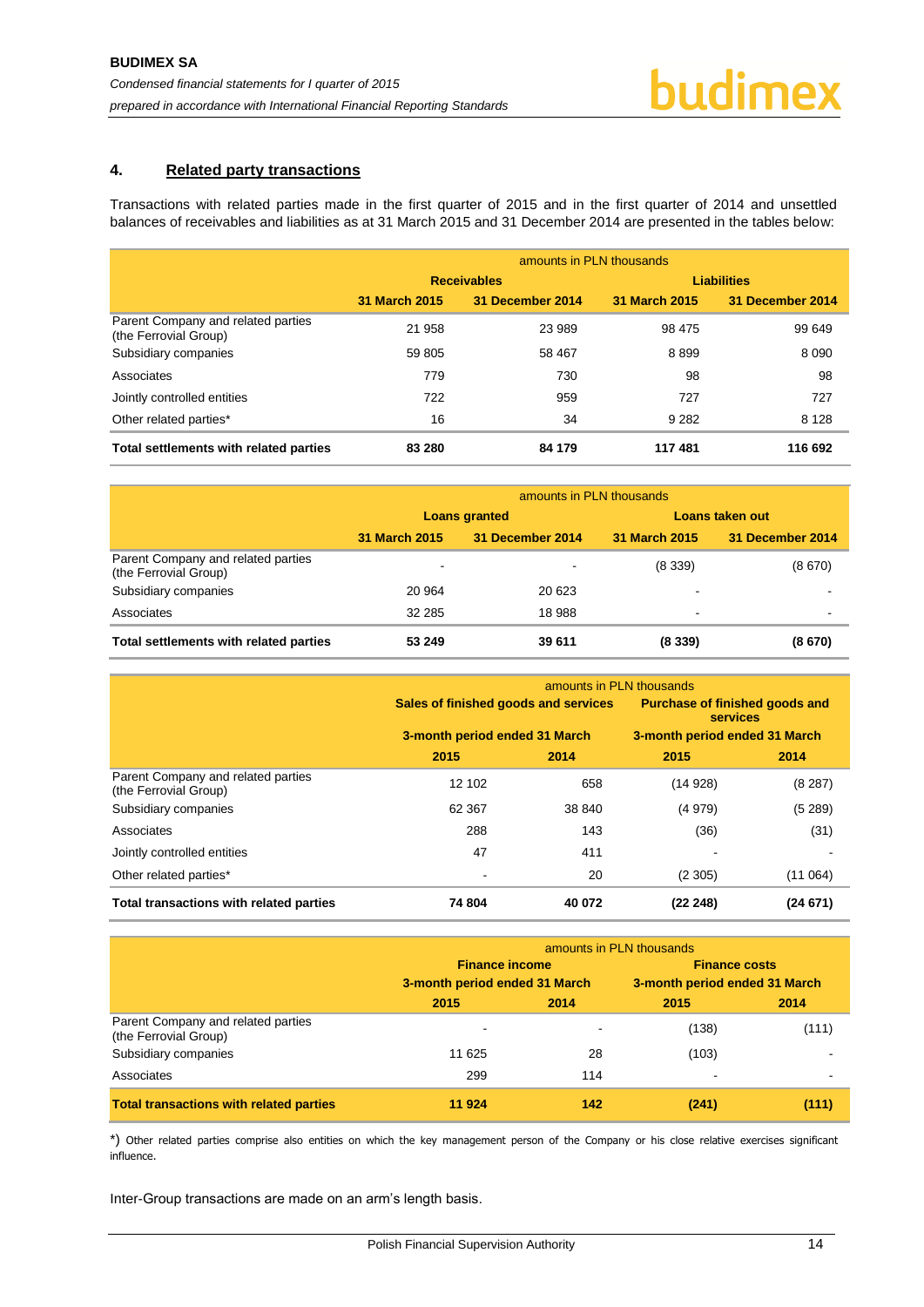## <span id="page-15-0"></span>**5. Contingent receivables and contingent liabilities**

|                                                | 31 March 2015      | 31 December 2014   |
|------------------------------------------------|--------------------|--------------------|
|                                                | (in PLN thousands) | (in PLN thousands) |
| Contingent receivables                         |                    |                    |
| From related parties, of which:                | 14 482             | 14 4 8 2           |
| - guarantees and suretyships received          | 880                | 880                |
| - bills of exchange received as security       | 2 9 64             | 2 9 6 4            |
| other contingent receivables                   | 10 638             | 10 638             |
| <b>From other entities</b>                     | 299 175            | 296 465            |
| - guarantees and suretyships received          | 298 132            | 295 422            |
| - bills of exchange received as security       | 1 0 4 3            | 1 0 4 3            |
| <b>Total contingent receivables</b>            | 313 657            | 310 947            |
| <b>Contingent liabilities</b>                  |                    |                    |
| To related parties, of which:                  |                    |                    |
| - guarantees and suretyships issued            | 166 156            | 157 953            |
| To related parties, total                      | 166 156            | 157 953            |
| To other entities, of which:                   | 1 939 535          | 1880706            |
| - guarantees and suretyships issued            | 1936338            | 1877637            |
| - bills of exchange issued as performance bond | 3 1 9 7            | 3 0 6 9            |
| Other contingent liabilities                   | 135 480            | 135 480            |
| <b>Total contingent liabilities</b>            | 2 241 171          | 2 174 139          |
| <b>Total off-balance sheet items</b>           | (1927514)          | (1863192)          |

Contingent receivables represent guarantees issued by banks and other financial institutions to the companies of the Company as security for the potential claims the Company may file against its business partners in respect of the construction contracts in progress.

Contingent liabilities represent guarantees and suretyships issued by banks to business partners of the Company as security for the potential claims they may be filed against the Company in respect of the construction contracts in progress. Banks are entitled to recourse the underlying claims to the Company. Guarantees issued to the Company's customers represent an alternative, to the retentions held, method of securing potential claims of customers.

The bills of exchange issued represent a security for the settlement of liabilities towards the strategic suppliers of the Company, while the bills of exchange received and recognized under contingent assets (receivables) represent security for the repayment by the Company customers of the amounts due to the Company.

Other contingent liabilities include among others voluntary acceptance of enforcement constituting a security of payment up to the amount of PLN 135 010 thousand due and payable in the case of improper performance of obligations by Budimex SA under the acquisition agreement concerning shares of Przedsiębiorstwo Napraw Infrastruktury Sp. z o.o.